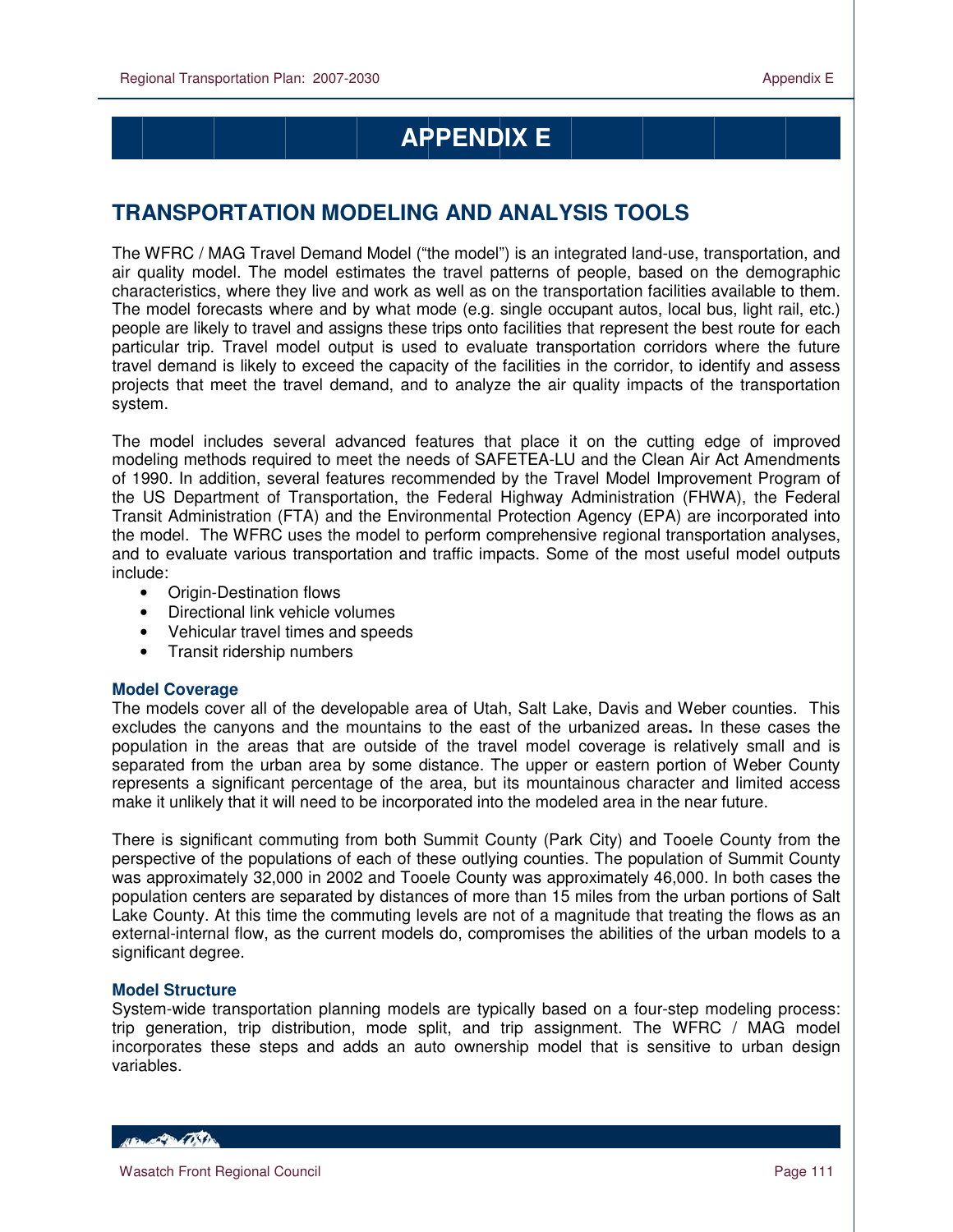The model has a feedback loop between trip distribution and traffic assignment, which is a process that ensures consistency between travel congestion and times that influence trip distribution patterns and are also an outcome of trip assignment. Travel time, or more generally speaking accessibility, is calculated based on outputs from the assignment model, but also is an important determinant of trip distribution and mode split. Therefore it is customary to iterate these three models in order to reach a convergent solution as shown in Figure 1-2.

# **FIGURE 1-2**

### **CONCEPTUAL OVERVIEW OF THE WFRC / MAG MODEL**



At the start of a full model run, the auto ownership model estimates household auto ownership levels and then the trip generation model uses land use data and auto ownership to calculate trip ends at the Traffic Analysis Zone (TAZ) level. These trip ends are then paired into origins and destinations in the distribution model. In the mode split model, a mode of travel is selected for each trip. Trips are assigned to the highway network in the assignment model. The travel time feedback loop in the model is accomplished prior to mode choice by converting person trips to vehicle trips based on observed data.

### **Model Components**

Although considered a five-step process as stated above, the model is actually comprised of several steps and each step is programmed separately. These steps include, but are not limited to:

- **Land use allocation model** allocates future land use (i.e. housing and jobs) based on accessibility, availability of land (through physical constraints and zoning), and location of existing land uses. The land use model is typically run to suggest a land use forecast for the modeling system.
- **Auto ownership model** estimates the likelihood of each household in the region owning 0, 1, 2, 3+ cars. Auto ownership is a function of characteristics of the household and where the household is located. Auto ownership and availability is a strong predictor of trip making and mode choice behavior.
- **Trip generation model** calculates the number of person trips generated within each TAZ. The trip generation model parameters are developed from travel surveys collected in 1993 and 2001. The number of trips to and from a place is a function of the amount and types of land-use activity within the zone.
- **Trip distribution model** pairs the origins and destinations for each zone for each of the trip purposes. Trip generation estimates the number of trips to or from each TAZ, and the model completes the trip by describing which trip origins are linked with which trip destinations. The result of this is a person trip matrix for each trip type. Trip distribution links trip-ends of the

*COMMERCIAL*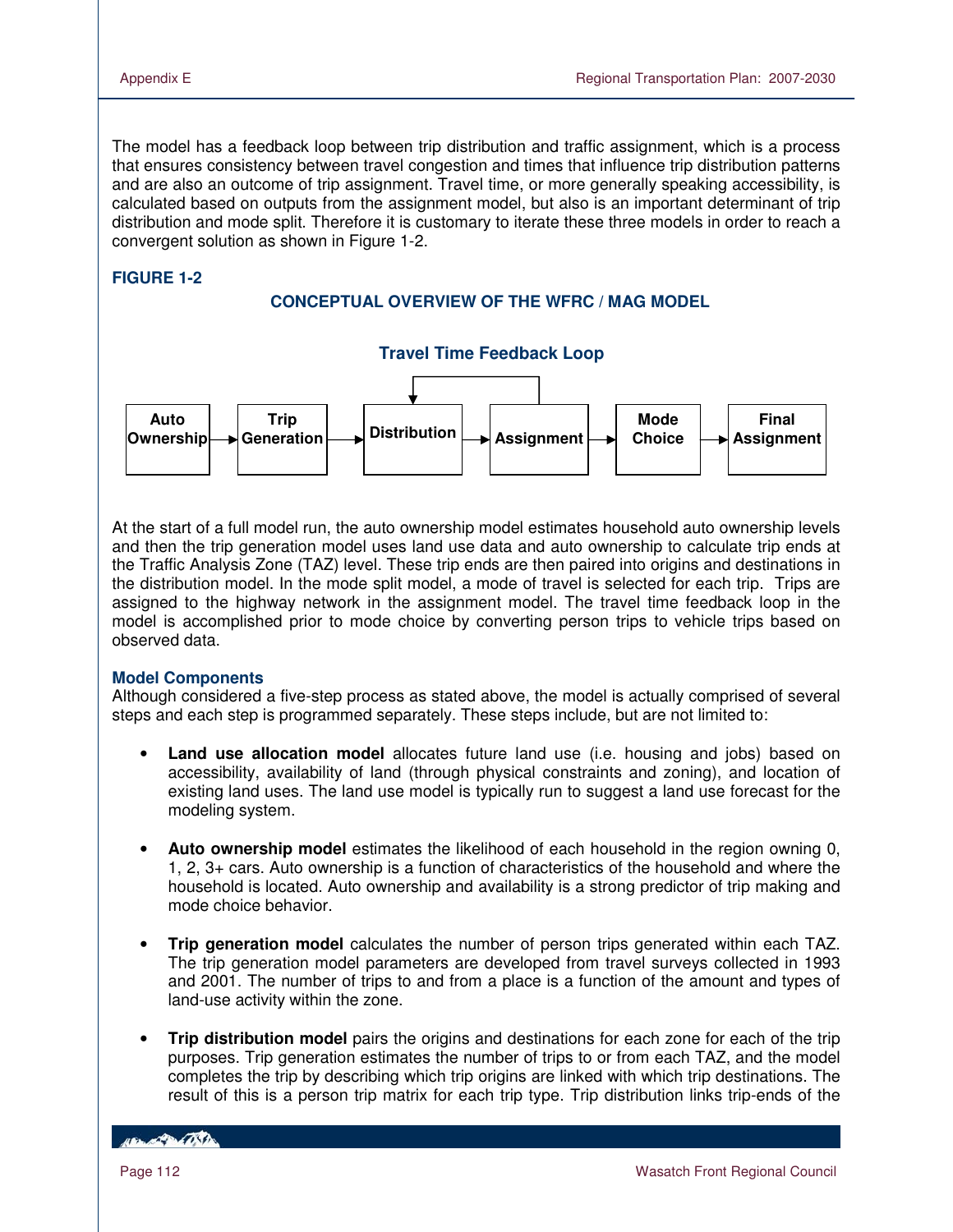same type based primarily on the spatial separation of different land-uses and observed sensitivities to trip length. One output of trip distribution is the person trip table for home to work that can be compared to the "Journey-to-Work" data provided by the Bureau of the Census.

- **Highway / transit skim builder** finds the best available travel path via each of the travel modes modeled. Several modes are explicitly modeled, including auto, transit modes (local bus, bus rapid transit, light rail, commuter rail) and non-motorized modes. Skims are reasonable approximations of the travel time and cost between all pairs of TAZs, and skims are described for each travel mode. The path-finding algorithms are calibrated based on observed travel paths and observed relationships between volumes and congested speeds.
- **Mode split model** calculates which mode the person trips are likely to take based on availability and mode-specific parameters (e.g. time, cost, transit frequency). Mode split provides a breakdown of person trips by mode both for captive riders (people without automobiles) and for the total population. The mode split model is developed based on observed data on mode preferences and what those preferences imply about sensitivities to mode attributes.
- **Vehicle assignment** model locates the "best" routes between each origin / destination pair and assigns the vehicle trips to the highway network. Important outputs of this module include number of vehicles on each roadway segment by time period and turning movements at intersections. Several other pieces of data can be extracted, including operating speeds, travel times, Vehicle Miles Traveled (VMT), Vehicle Hours of Travel (VHT), and Volume to Capacity (v/c) on links and at intersections. In addition, one can configure the vehicle assignment to save all the vehicle trips that use a single link in either direction (select link analysis) or all the vehicle trips that originate or are destined for a zone (select zone analysis).
- **Transit assignment** uses the transit trip table output from mode split and assigns person trips using transit to the appropriate transit route. This provides a means of viewing transit ridership graphically and understanding the relative effectiveness of different segments of the transit network.
- **Model output** is summarized automatically by the model, including regional statistics (e.g. VMT, VHT, transit shares and trip lengths), corridor and segment performance statistics (e.g. delay, volume, and ridership), district and county-level trip flows, mobile source emissions model (MOBILE) 6 inputs, and calibration statistics.

### **Network Structure**

For modeling purposes, the road network includes all facilities functionally designated as collector or above. There are approximately 19,000 road links in the network. Map E-1 shows a portion of the travel model highway network covering north Davis County.

### **TAZ Structure**

The WFRC / MAG model is a zonal-based forecasting tool, modeling travel between TAZs. Map E-2 shows an example of the TAZ structure of the model. TAZs are mutually exclusive (i.e. they don't overlap) and collectively exhaustive (they cover the entire model region). There are 1,296 internal TAZs and 24 external TAZs in the regional model. Land-use and socioeconomic data are summarized within this spatial framework and travel is estimated between the TAZs.

HELL CONTRACTOR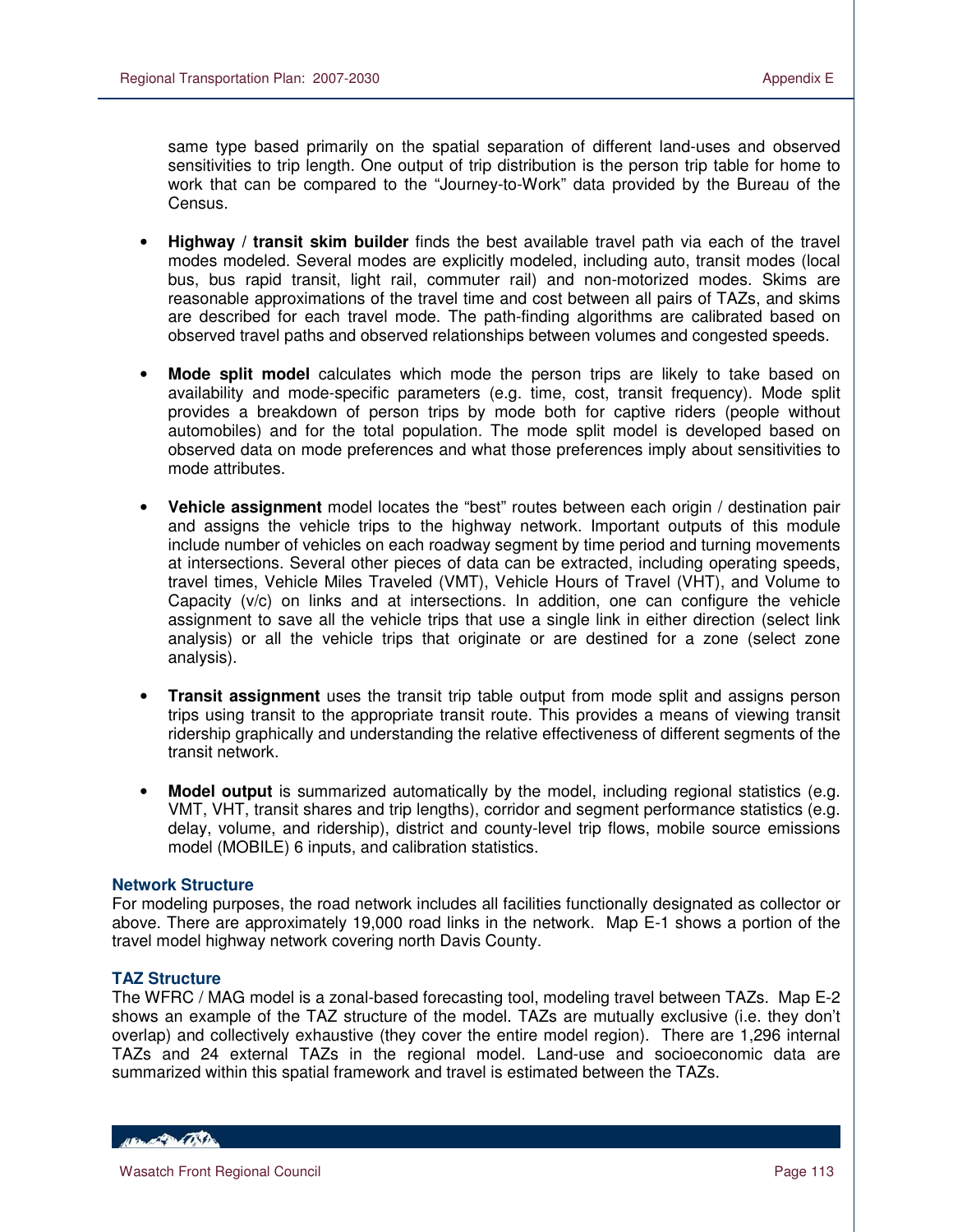# **Model Calibration**

The model is calibrated to reasonably represent 2005 "base year" travel conditions and patterns, a process in which model output is checked or "validated" against real-world data. Trip rates, transit ridership and highway volumes are examples of the type of model outputs that are validated. When the model results do not match the base-year values within an acceptable tolerance, parameters are adjusted until the model is acceptable. For future forecast years, the model output is reviewed for "reasonableness" to validate model results and to assess model sensitivities.

### **MAP E-1**





HELLED CO.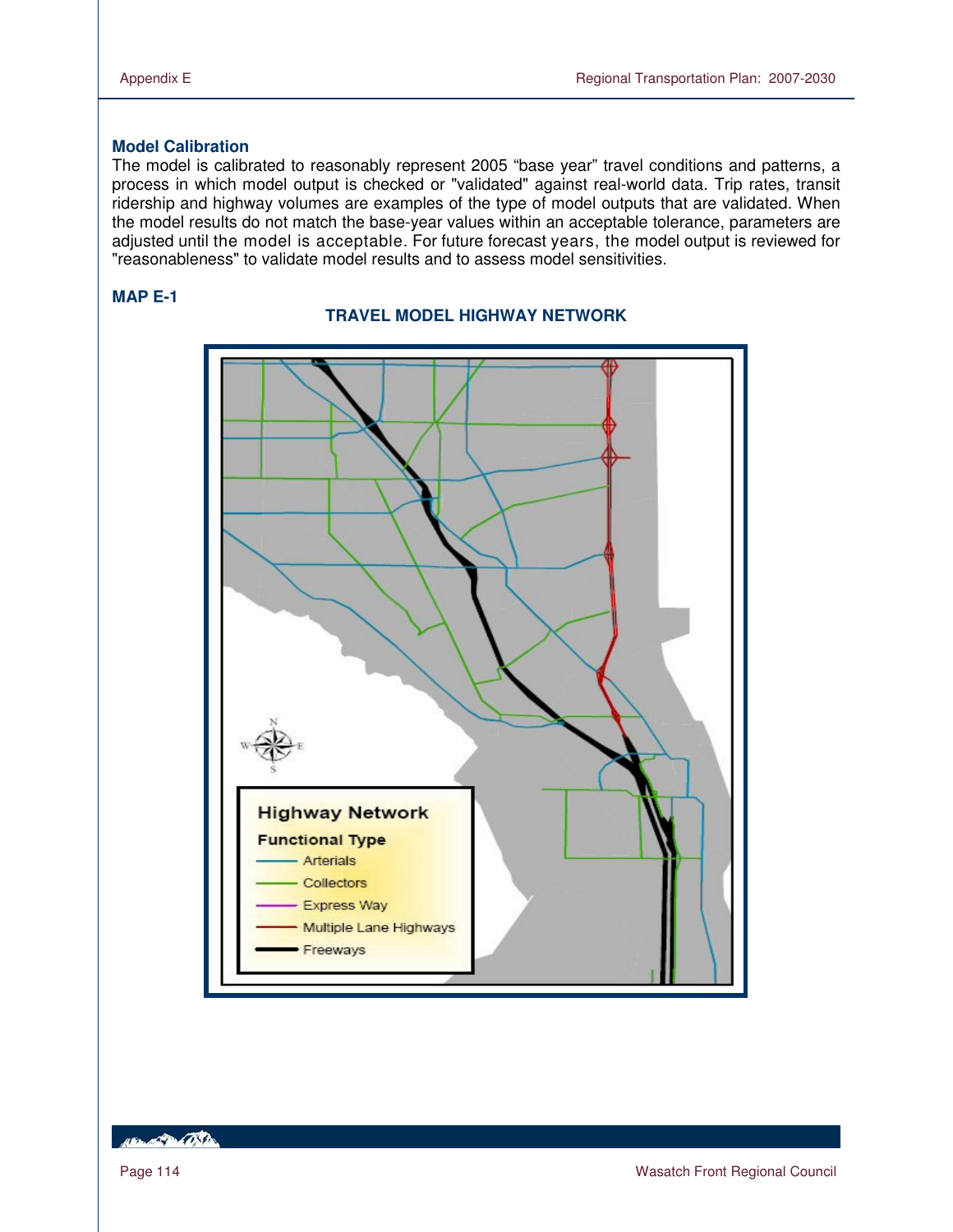# **MAP E-2**

 $\overline{a}$ 

# **TAZ Structure TAZ Areas** Freeway

# **MODEL GEOGRAPHY AND TAZ STRUCTURE**

Henry Contact Day